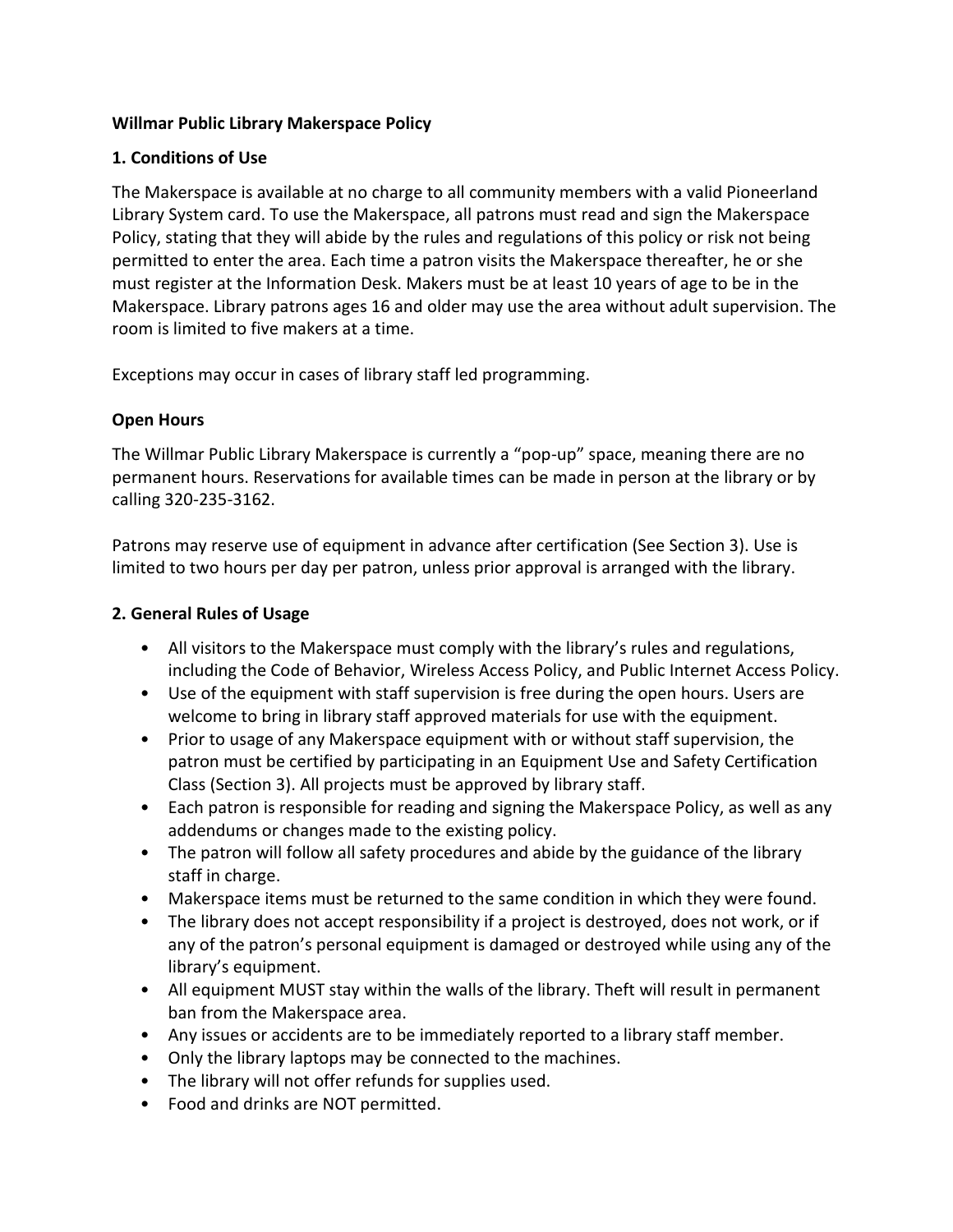• The Head Librarian reserves the right to refuse a patron's request to visit the Makerspace, as well as suspend or ban a patron from the area.

# **3. Equipment Use and Safety Certification Class**

- In order to use specific equipment/technology or to participate in any project using this equipment, the patron must complete the Equipment Use and Safety Certification Class.
- Any use of materials without certification can result in suspension or permanent ban from the Makerspace.

## **Makerspace Equipment**

- Cricut Maker
	- $\circ$  Includes use of: Rotary blade, fine point blade, scoring stylus, scraper, spatula, weeder, micro-tip scissors, tweezers, portable trimmer, 12x12 standard grip mat, 12x12 light grip mat, 12x12 fabric grip mat, 12x24 standard grip mat, medium tip 1.0 metallic pen set (violet, silver, gold, copper, blue), 0.4 tip black pen
	- o Bring your own paper, vinyl, etc. (materials must be library staff approved)
- Laminator
	- o Purchase from Library 8.5 x11 laminating sheets \$1 per sheet
- Jewelry Stamping Kit
	- o Includes use of: 3 stamping bases, 3 hammers, 2 sets of letter stamps, 1 set of symbol stamps, light
	- o Bring your own jewelry piece (materials must be library staff approved)
	- o Purchase from library \$6 bracelet, \$6 keychain, \$9 necklace
- 3D Pen
	- o Purchase from library Filament \$.50 per roll
- Soldering Kit
- Dremel Stylo+
	- $\circ$  Includes use of: 15 accessories for carving, engraving, polishing, and sanding
	- $\circ$  Bring your own leather, wood, glass, stone, metal (materials must be library staff approved)
- Sewing Machine
	- $\circ$  Includes use of: Various notions (needles, thread, pins, bobbins, seam ripper, scissors, measuring tape)
	- o Bring your own fabric, elastic, zippers, etc. (materials must be library staff approved)
- Button Maker
	- o Includes use of: 1.25" button maker and circle paper cutter
	- $\circ$  Purchase from the library \$.08 mylar, shell, and pin back
	- $\circ$  Bring your own (or create & print at the library) 1.156" Button graphic cut to 1.629" printed on 20-24lb bond copier or printer paper